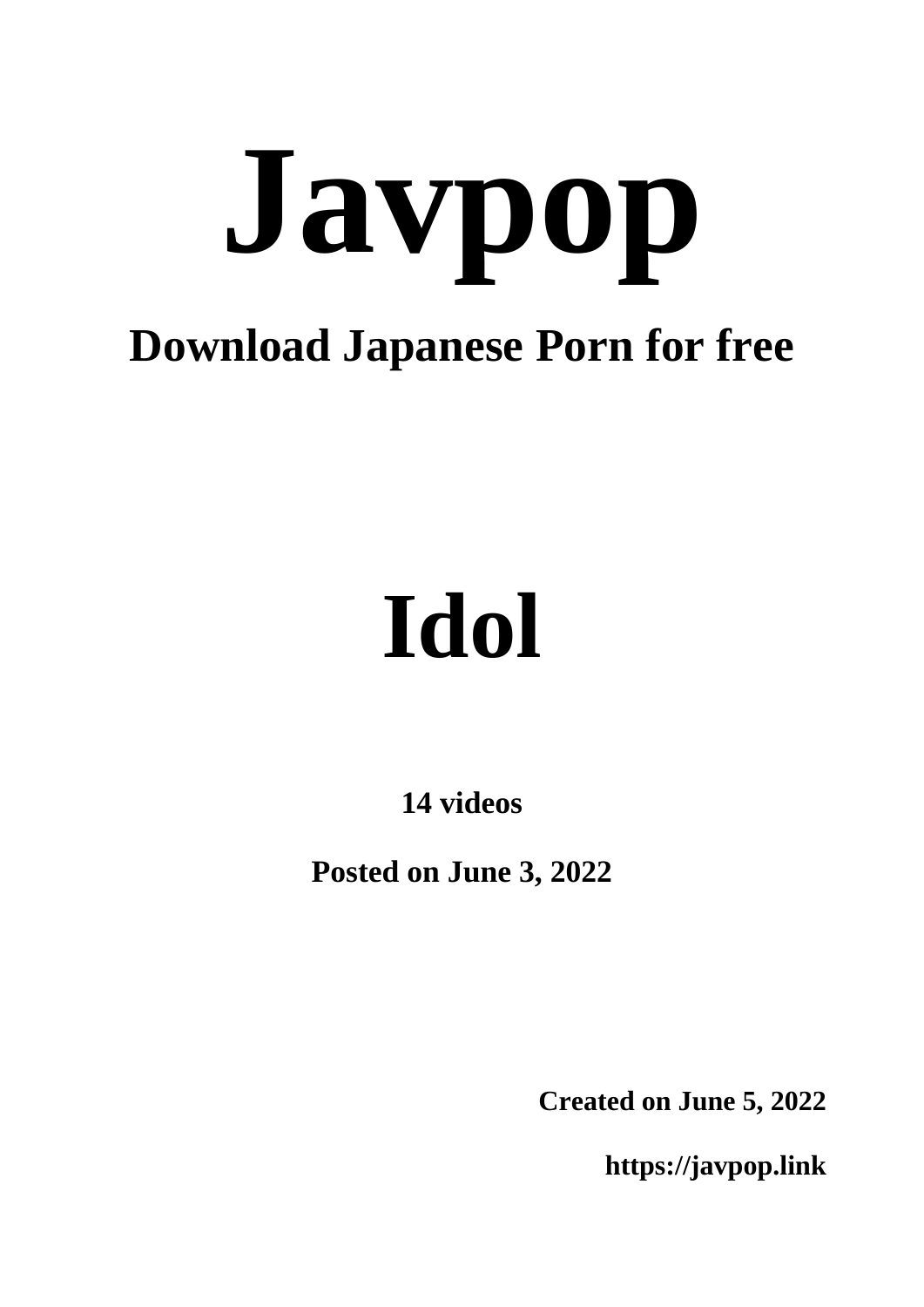### 6000Kbps FHD MMD-206



**[Idol](https://javpop.link/category/idol) [June 3, 2022](https://javpop.link/2022/06/03)**

#### **Rapidgator**

[MMND-206.1080p.mp4](https://rapidgator.net/file/01bf6f5036d1e108e4d0467c3dff141f/MMND-206.1080p.mp4.html) (File size: 4.54G byte)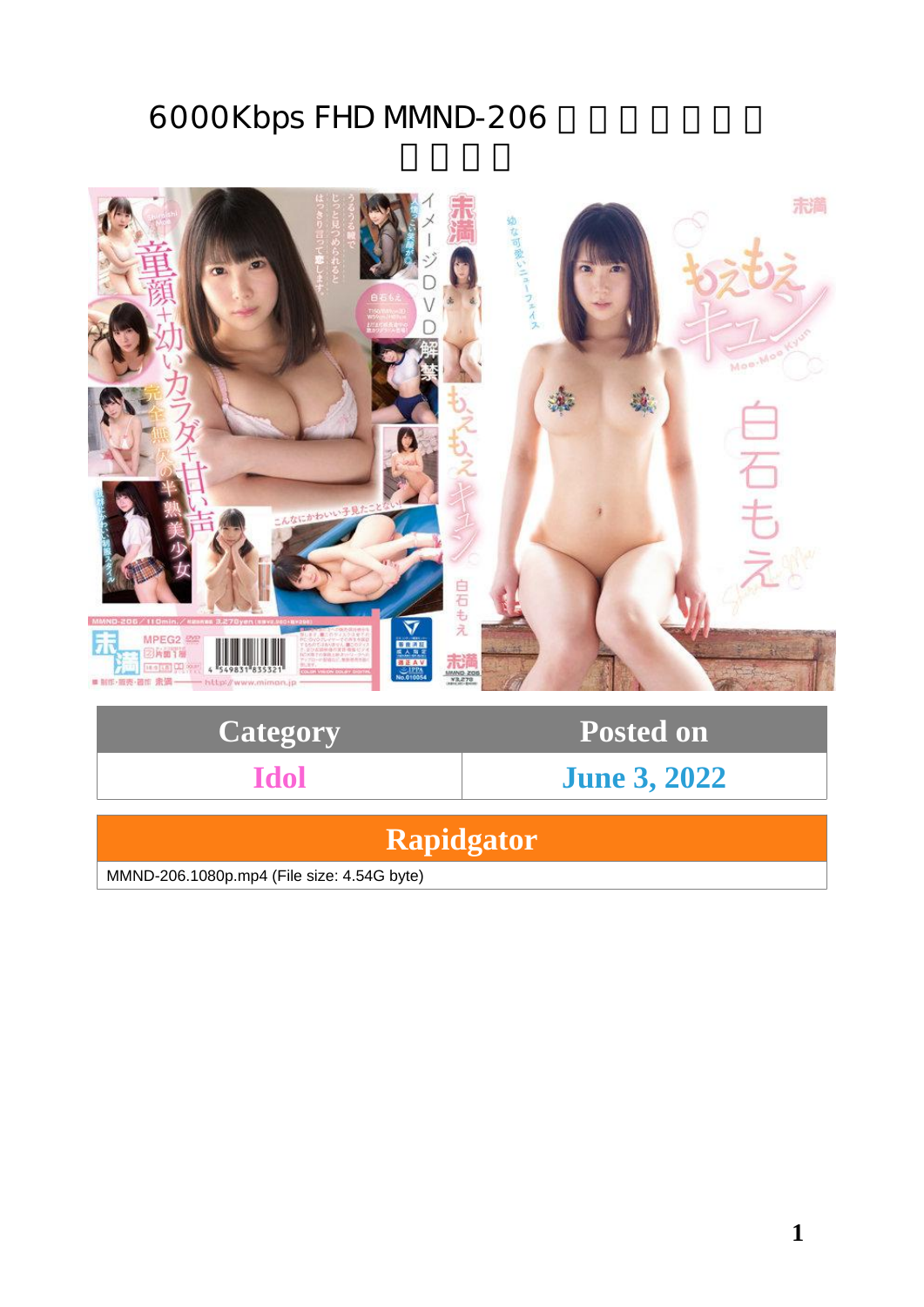#### SS-060 /



**Category Posted on [Idol](https://javpop.link/category/idol) [June 3, 2022](https://javpop.link/2022/06/03)**

# **Rapidgator**

[SS-060.mp4](https://rapidgator.net/file/e0a830305abec757cea32737ffe856c6/SS-060.mp4.html) (File size: 577M byte)

[SS-060.part1.rar](https://rapidgator.net/file/eea30222aa64aa0044723e67f29b24fa/SS-060.part1.rar.html) (File size: 500M byte)

[SS-060.part2.rar](https://rapidgator.net/file/6ab54639ef0f3b918176b92017bf475b/SS-060.part2.rar.html) (File size: 77M byte)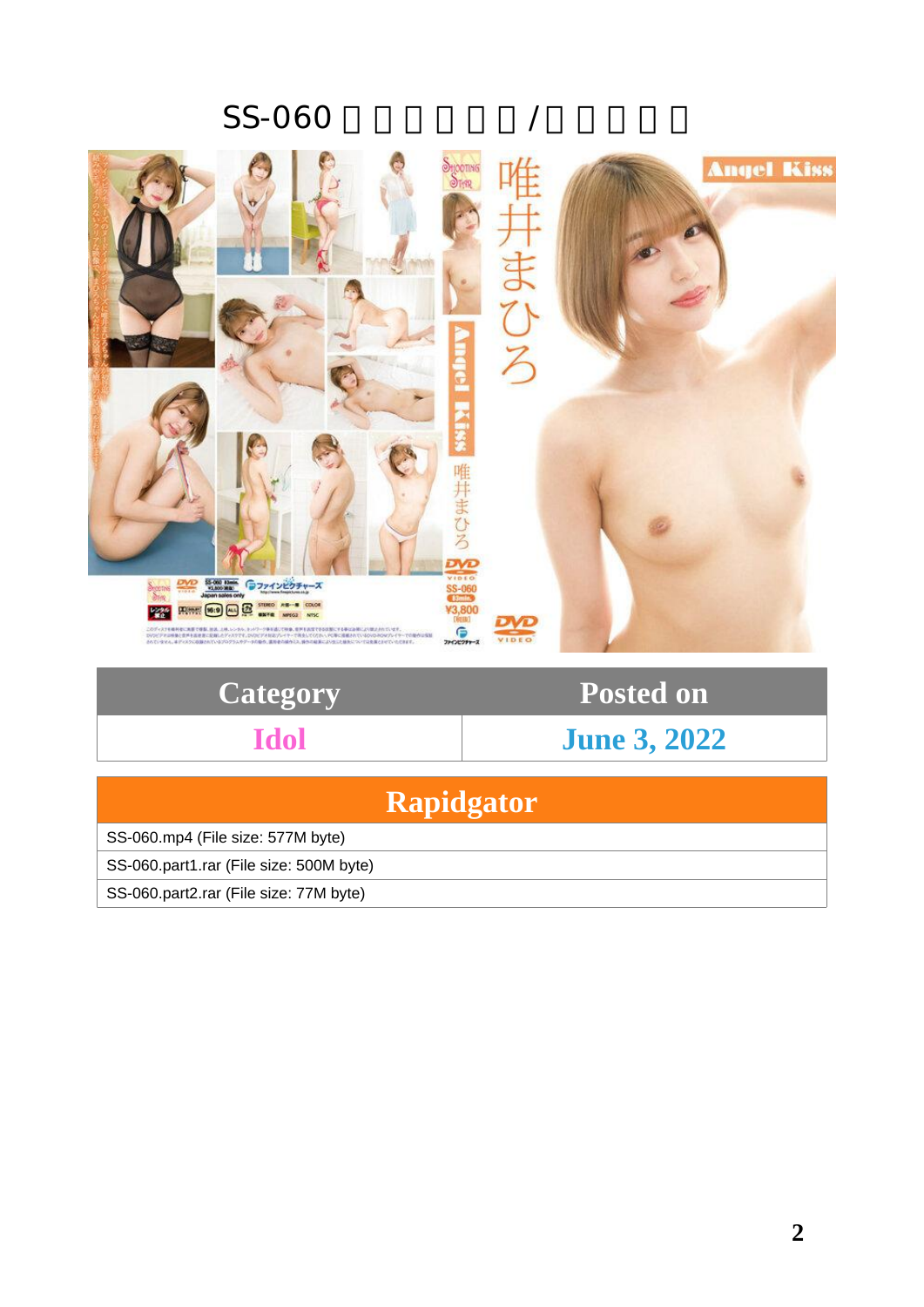#### SS-059 /



**Category Posted on** 

**[Idol](https://javpop.link/category/idol) [June 3, 2022](https://javpop.link/2022/06/03)**

**Rapidgator**

[SS-059.mp4](https://rapidgator.net/file/730ef07777839ea522c926519a1a22e0/SS-059.mp4.html) (File size: 704M byte)

[SS-059.part1.rar](https://rapidgator.net/file/80a46904d17d73cf1981ae354bff056d/SS-059.part1.rar.html) (File size: 500M byte)

[SS-059.part2.rar](https://rapidgator.net/file/7e00bfbc863ca989848b87e8eacd643c/SS-059.part2.rar.html) (File size: 204M byte)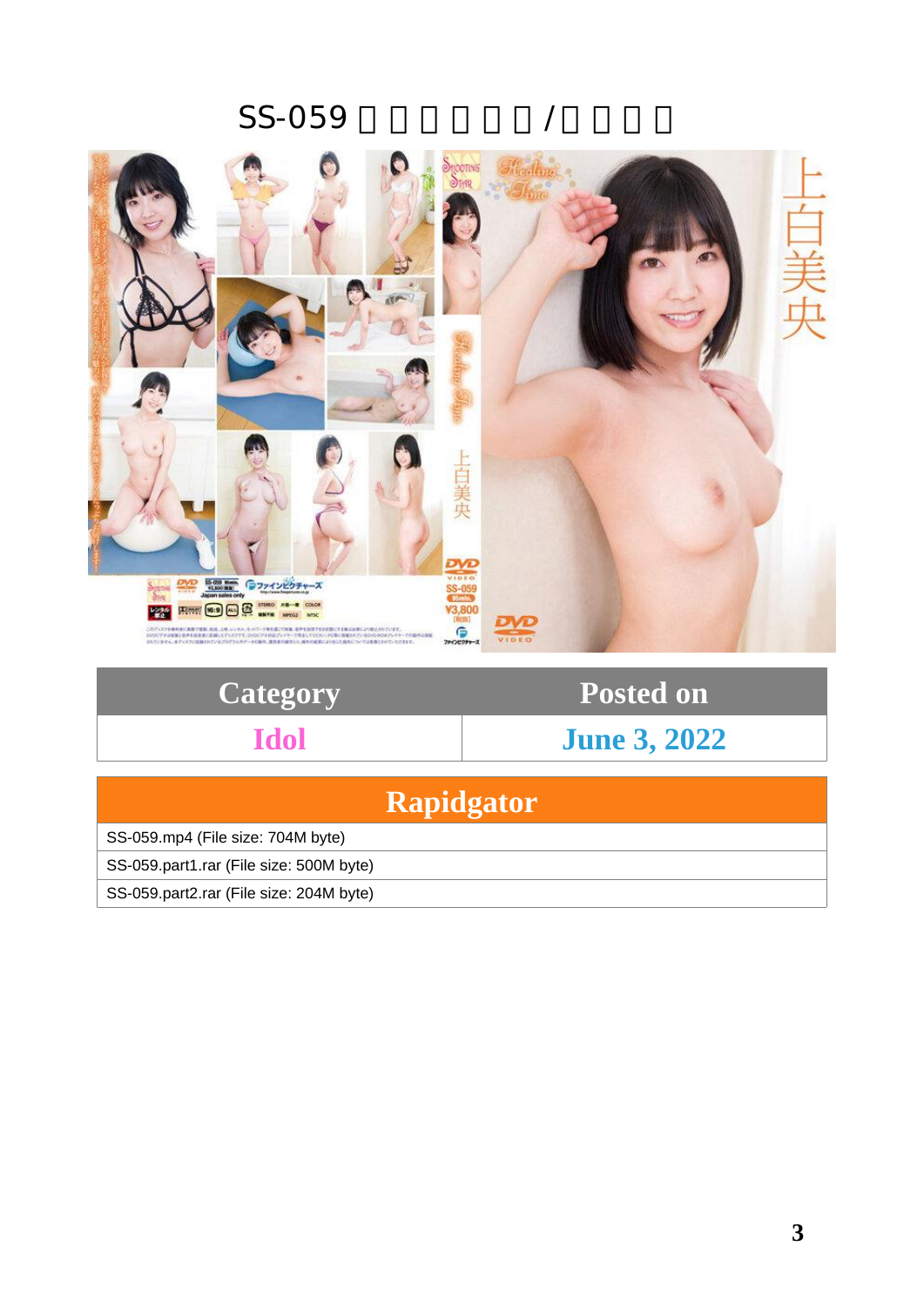#### REBD-658 Anna



**Category Posted on** 

**[Idol](https://javpop.link/category/idol) [June 3, 2022](https://javpop.link/2022/06/03)**

#### **Rapidgator**

[REBD-658.mp4](https://rapidgator.net/file/87a362b60a744724264cb0a27fa26f01/REBD-658.mp4.html) (File size: 844M byte)

[REBD-658.part1.rar](https://rapidgator.net/file/e6c1e4bf928af06226031e6d5a9e34bf/REBD-658.part1.rar.html) (File size: 500M byte)

[REBD-658.part2.rar](https://rapidgator.net/file/f0b263467a4ec4b59609b95228c80061/REBD-658.part2.rar.html) (File size: 344M byte)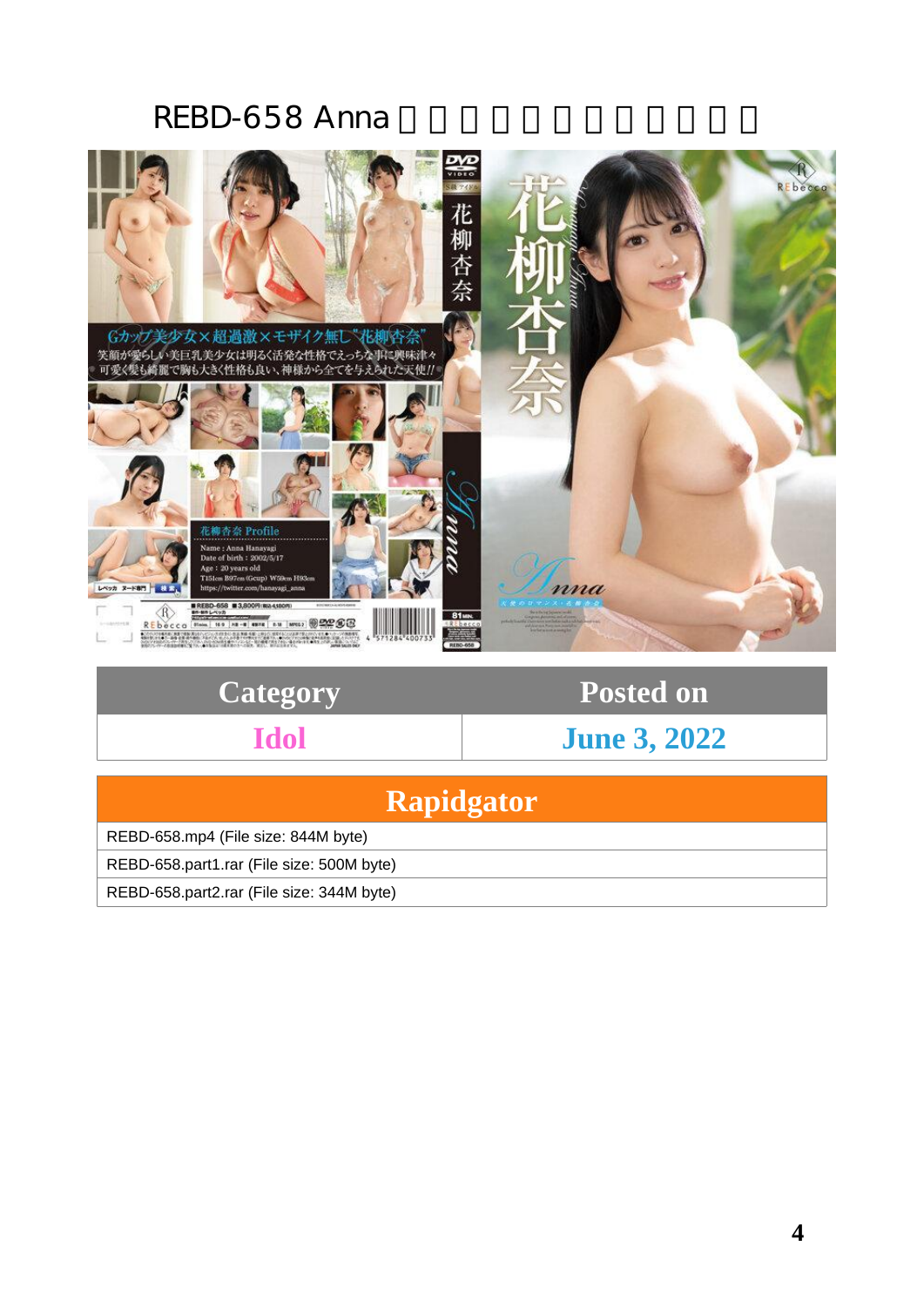### [REBD-655 Cocona Morning](https://javpop.link/rebd-655) daydreams



**Category Posted on** 

**[Idol](https://javpop.link/category/idol) [June 3, 2022](https://javpop.link/2022/06/03)**

| <b>Rapidgator</b>                         |
|-------------------------------------------|
| REBD-655.mp4 (File size: 969M byte)       |
| REBD-655.part1.rar (File size: 500M byte) |
| REBD-655.part2.rar (File size: 469M byte) |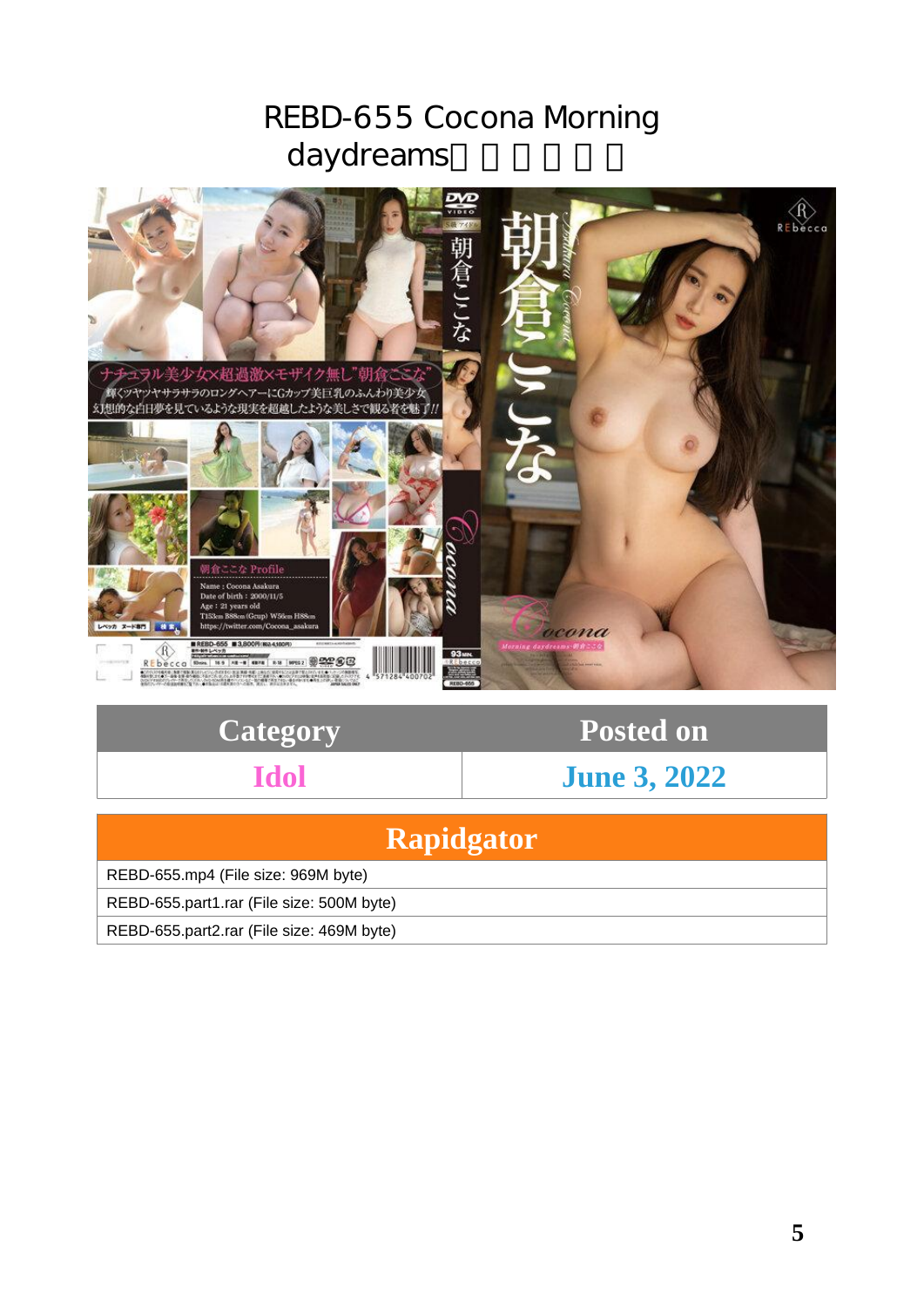#### [REBD-656 Mikuru](https://javpop.link/rebd-656)

SOD



**Category Posted on** 

**[Idol](https://javpop.link/category/idol) [June 3, 2022](https://javpop.link/2022/06/03)**

| <b>Rapidgator</b>                         |
|-------------------------------------------|
| REBD-656.mp4 (File size: 900M byte)       |
| REBD-656.part1.rar (File size: 500M byte) |
|                                           |

[REBD-656.part2.rar](https://rapidgator.net/file/3d1f996e17a68cd4adb687917396c3d7/REBD-656.part2.rar.html) (File size: 400M byte)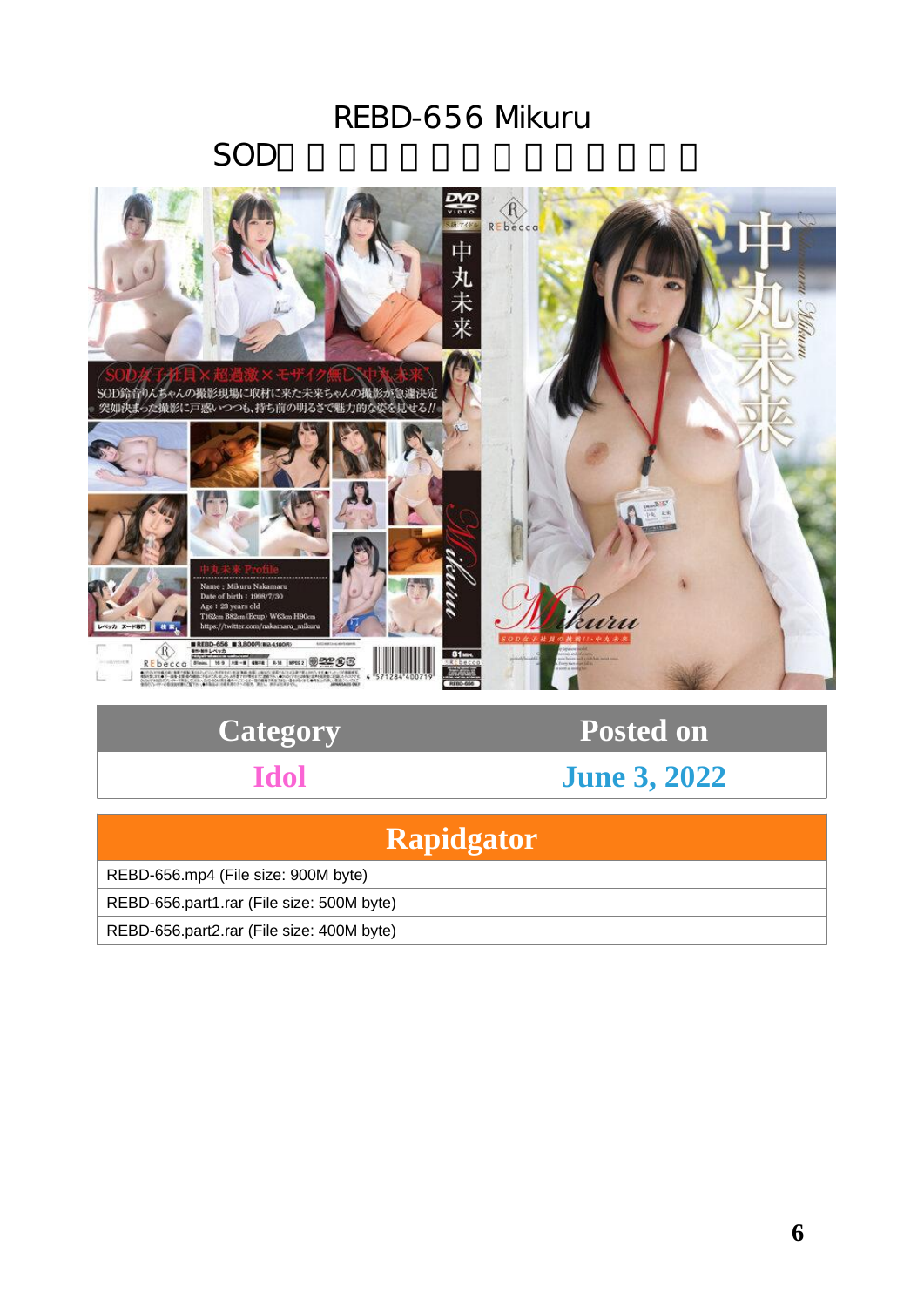#### REBD-657 Rin



**Category Posted on** 

#### **[Idol](https://javpop.link/category/idol) [June 3, 2022](https://javpop.link/2022/06/03)**

#### **Rapidgator**

[REBD-657.mp4](https://rapidgator.net/file/7aa26f2760d43d25fdd25a167da571b9/REBD-657.mp4.html) (File size: 766M byte)

[REBD-657.part1.rar](https://rapidgator.net/file/a4c92616ce9f373e78bf34aab9a07e36/REBD-657.part1.rar.html) (File size: 500M byte)

[REBD-657.part2.rar](https://rapidgator.net/file/b82f912c03ec997294a1f94d3b4af0e8/REBD-657.part2.rar.html) (File size: 266M byte)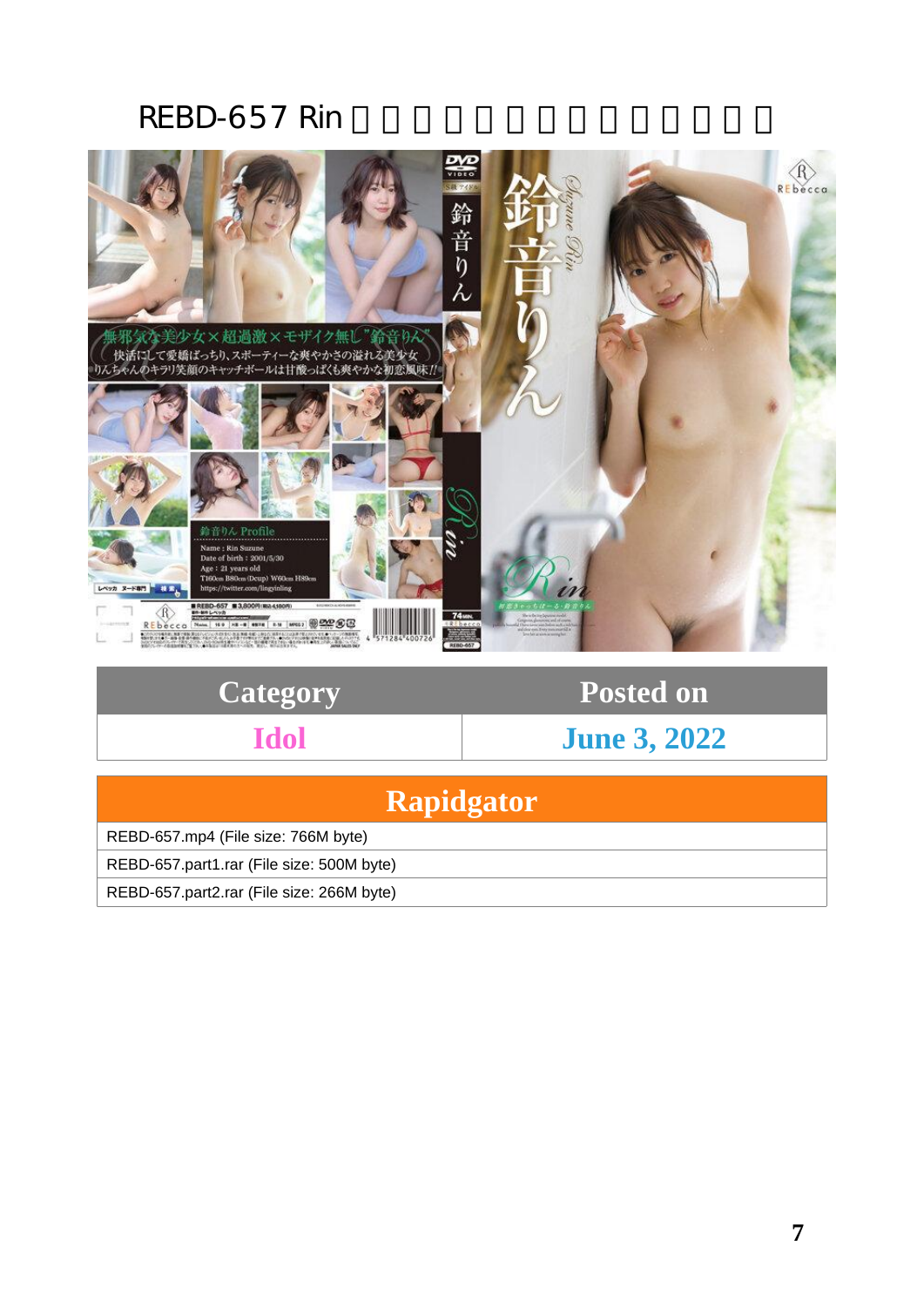### [6000Kbps FHD REBD-657 Rin](https://javpop.link/6000kbps-fhd-rebd-657)



**[Idol](https://javpop.link/category/idol) [June 3, 2022](https://javpop.link/2022/06/03)**

#### **Rapidgator**

[FHD\\_6M-REBD-657.mp4](https://rapidgator.net/file/3766d81c00bb785cbf866fa7060fef0f/FHD_6M-REBD-657.mp4.html) (File size: 3.10G byte)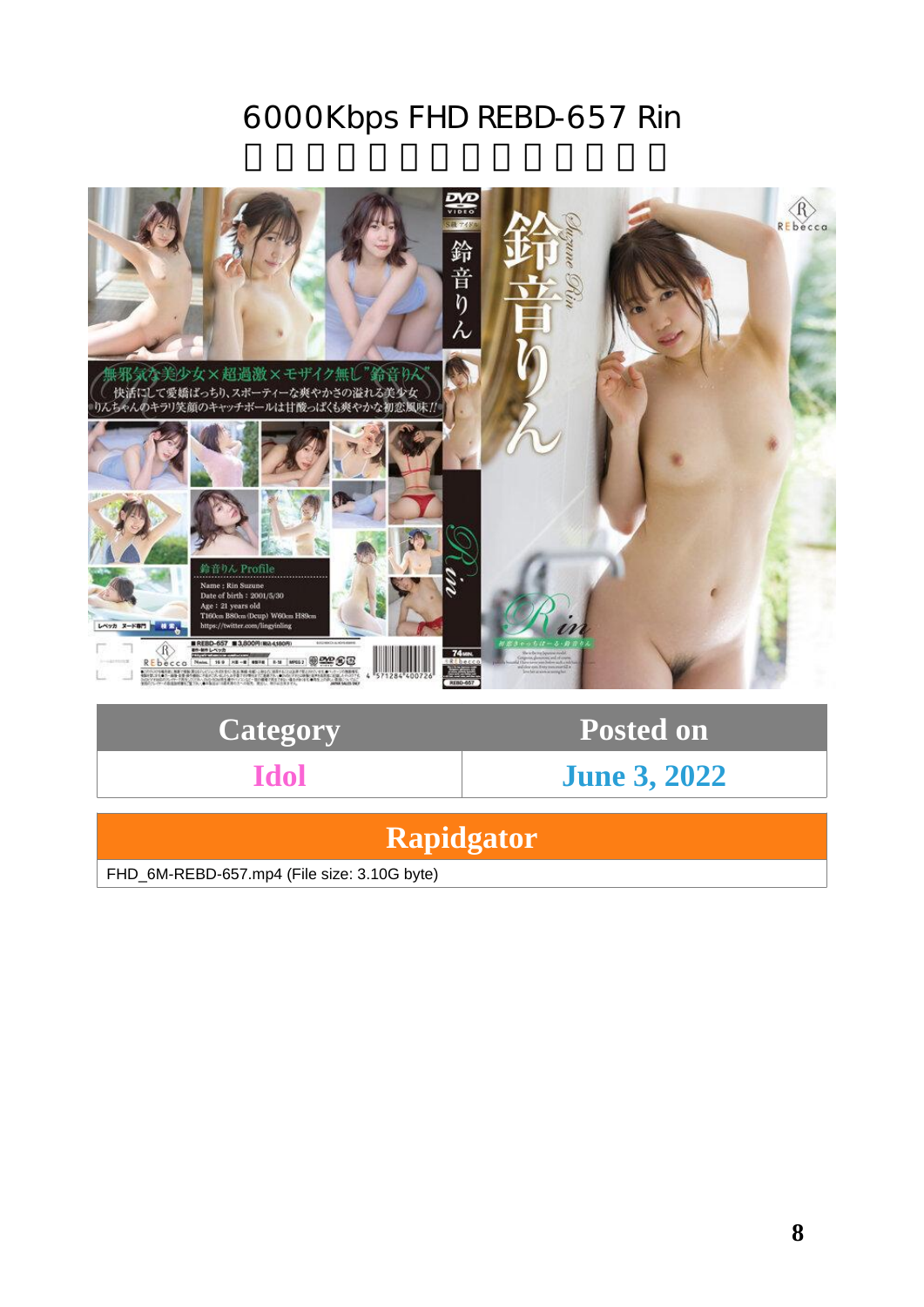### [6000Kbps FHD REBD-658 Anna](https://javpop.link/6000kbps-fhd-rebd-658)



**[Idol](https://javpop.link/category/idol) [June 3, 2022](https://javpop.link/2022/06/03)**

#### **Rapidgator**

[FHD\\_6M-REBD-658.mp4](https://rapidgator.net/file/aa96e865719c9cd5346a530d1dafa1aa/FHD_6M-REBD-658.mp4.html) (File size: 3.40G byte)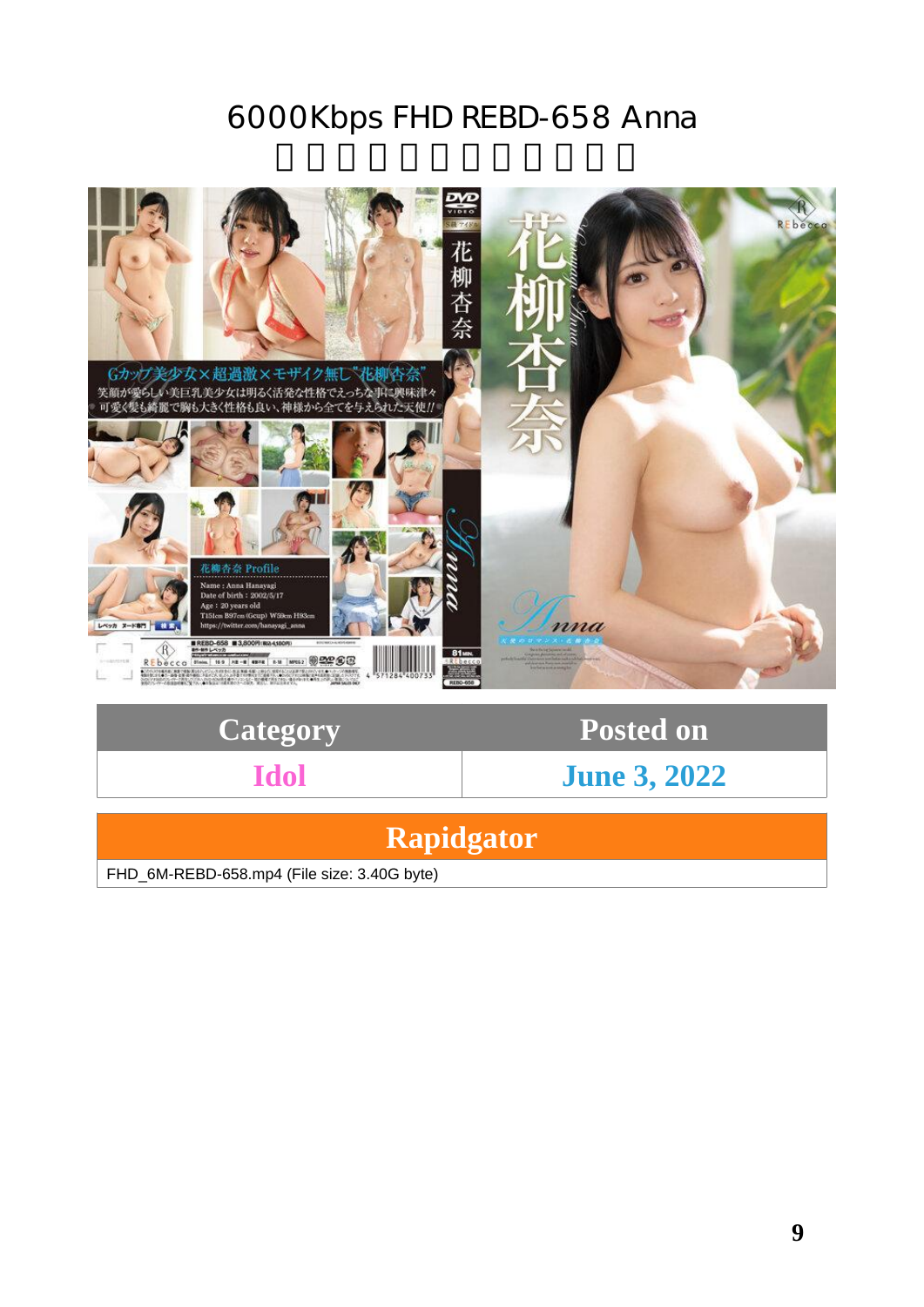### [6000Kbps FHD CB-075](https://javpop.link/6000kbps-fhd-cb-075)



# **Rapidgator**

[FHD\\_6M-CB-075.mp4](https://rapidgator.net/file/b9f8c6ffe80c337cb27e0ddb88c56d4e/FHD_6M-CB-075.mp4.html) (File size: 5.14G byte)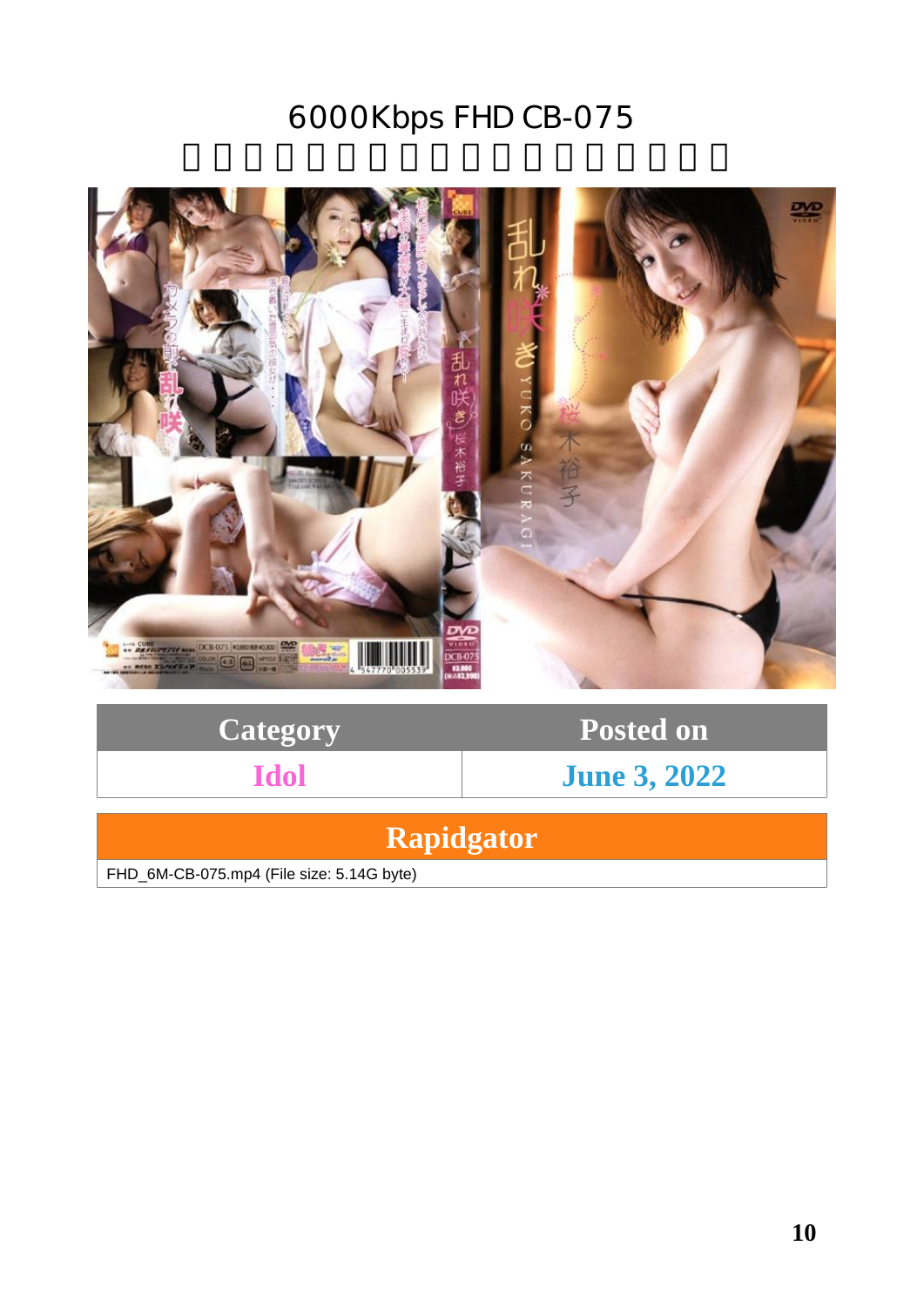# 6000Kbps FHD SS-060 /



**Category Posted on** 

**[Idol](https://javpop.link/category/idol) [June 3, 2022](https://javpop.link/2022/06/03)**

### **Rapidgator**

[FHD\\_6M-SS-060.mp4](https://rapidgator.net/file/d3f1f7268d5565ec732a4267902b6759/FHD_6M-SS-060.mp4.html) (File size: 3.42G byte)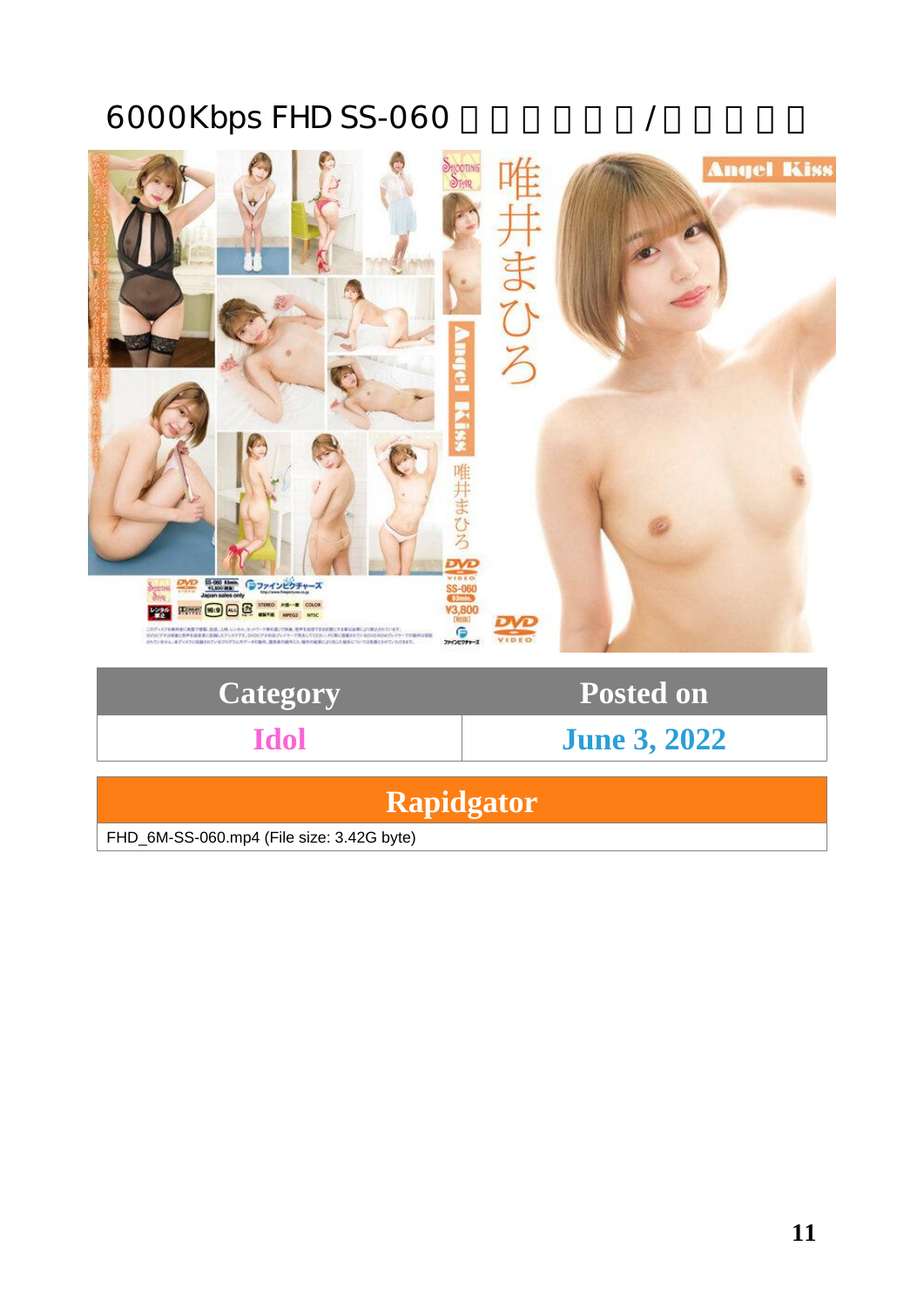# 6000Kbps FHD SS-059 /



**Category Posted on** 

**[Idol](https://javpop.link/category/idol) [June 3, 2022](https://javpop.link/2022/06/03)**

### **Rapidgator**

[FHD\\_6M-SS-059.mp4](https://rapidgator.net/file/e789bcf3ea333fd29b8a658332232a4f/FHD_6M-SS-059.mp4.html) (File size: 3.92G byte)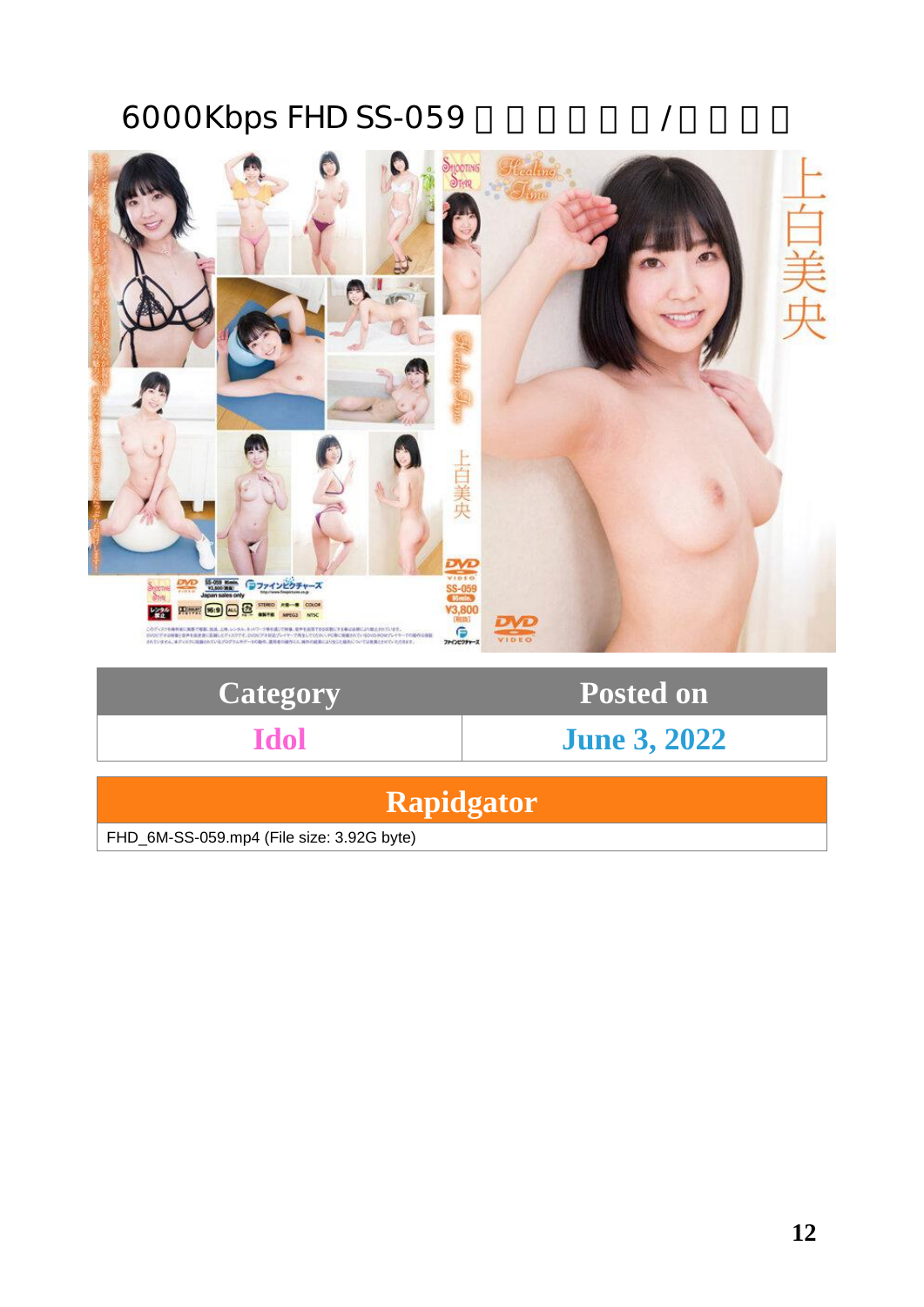#### [6000Kbps FHD REBD-656 Mikuru](https://javpop.link/6000kbps-fhd-rebd-656) SOD



# **Category Posted on**

**[Idol](https://javpop.link/category/idol) [June 3, 2022](https://javpop.link/2022/06/03)**

# **Rapidgator**

[FHD\\_6M-REBD-656.mp4](https://rapidgator.net/file/4869d08bff704533e2a78008bd94edf3/FHD_6M-REBD-656.mp4.html) (File size: 3.42G byte)